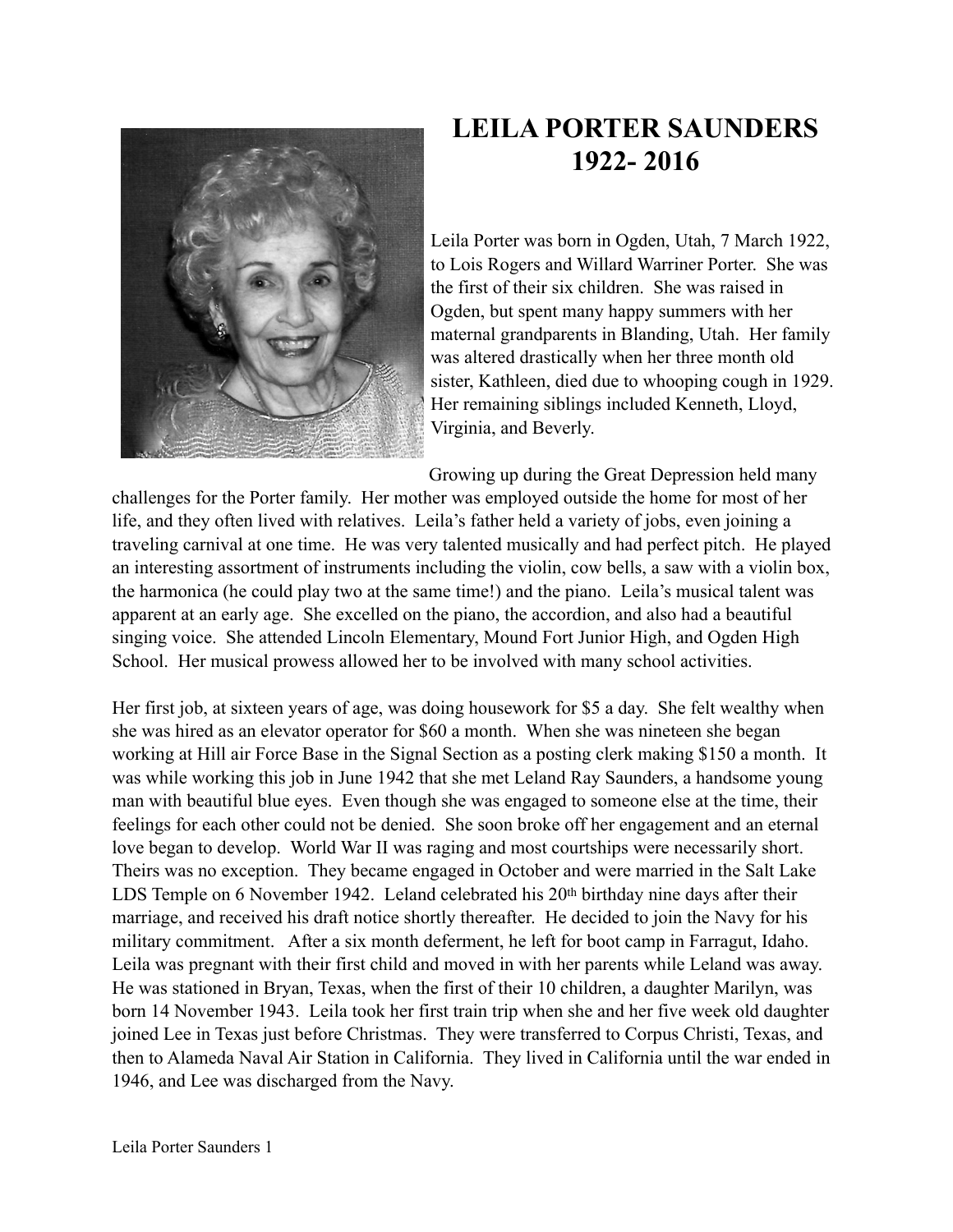The little family returned to Utah, vowing never to leave the "valley of the "mountains" again. Leila was pregnant with their second child when they returned to Ogden and they lived in an apartment attached to Leland's parents' house. Janet was born 17 June 1946. Shortly after her birth, they moved into a duplex at 2763 Monroe boulevard. Lee's brother Lawrence and his wife Alice lived in the other part of the duplex. They lived there for three years until their third daughter, Joy, was born, 30 March 1949. They had outgrown their three-room duplex home so they moved just around the block to 628 28<sup>th</sup> Street. They were active members of the LDS Church and Leland was serving in the Elders Quorum Presidency so they were happy to find a home that left them in the Ogden 18th Ward. He was soon called as a counselor in the bishopric. Leila served as ward and primary organist and as 1st counselor in the Primary presidency.

The family continued to grow with their first son, Kevin, who was an April Fools' Day surprise, since he was born on 1 April 1952. Gary came soon after on 3 July 1953. Edward joined the family 10 July 1955, and when Ronald was born 25 July 1957, they knew it was time to look for a larger home. They looked at many different locations, mostly nor of Ogden in rural areas. They explored the pioneer home site of Leland's uncle, William Gill Saunders, in the small town of Harrisville. The property consisted of 14 acres and was a full working farm. The home was original to the site but an addition had been built on to add modern conveniences, a kitchen and indoor bathroom! This was to be their home for the next few years as their dream house was being built just to the east. The hope for another daughter was fulfilled 19 May 1960 with Lori's birth. They moved into the new home when she was one year old. Roger followed 27 May 1962, and the family was complete with the birth of their tenth child, Alan, 4 Jun 1964.

Leila had her hands full with the care of her large family. Leland was busy serving as the first mayor of Harrisville and in many demanding church callings. She also served in many callings including the primary presidency and as Relief Society president, while in addition, always sharing her musical talent as ward organist or back up. She was consistently a great support to Leland as well, and contributed to the support of the family by giving piano lessons for many years. All of the children were involved in sports and school programs, and both parents were dedicated to supporting their various activities. It was a great challenge, but each child felt the love and encouragement of their parents.

Leila and Leland have always been deeply committed to the LDS church, and all six sons serve on two-year missions. In 1990, it was their turn to serve as missionaries, and they were called to serve in the Brisbane, Australia mission. For 18 months they traveled throughout the mission boundaries with Leland giving patriarchal blessings to over 100 members who would not have had the opportunity otherwise. Leila served as scribe and typist for each blessing. Their joint efforts will be remembered for many generations.

In 2012, Leila and Leland were in their 90th year and celebrated their 70th wedding anniversary. Their love story was a true example of devotion and service to all who knew them. They still lived in the red brick dream home they designed and built together from 1959 through 1961 (830